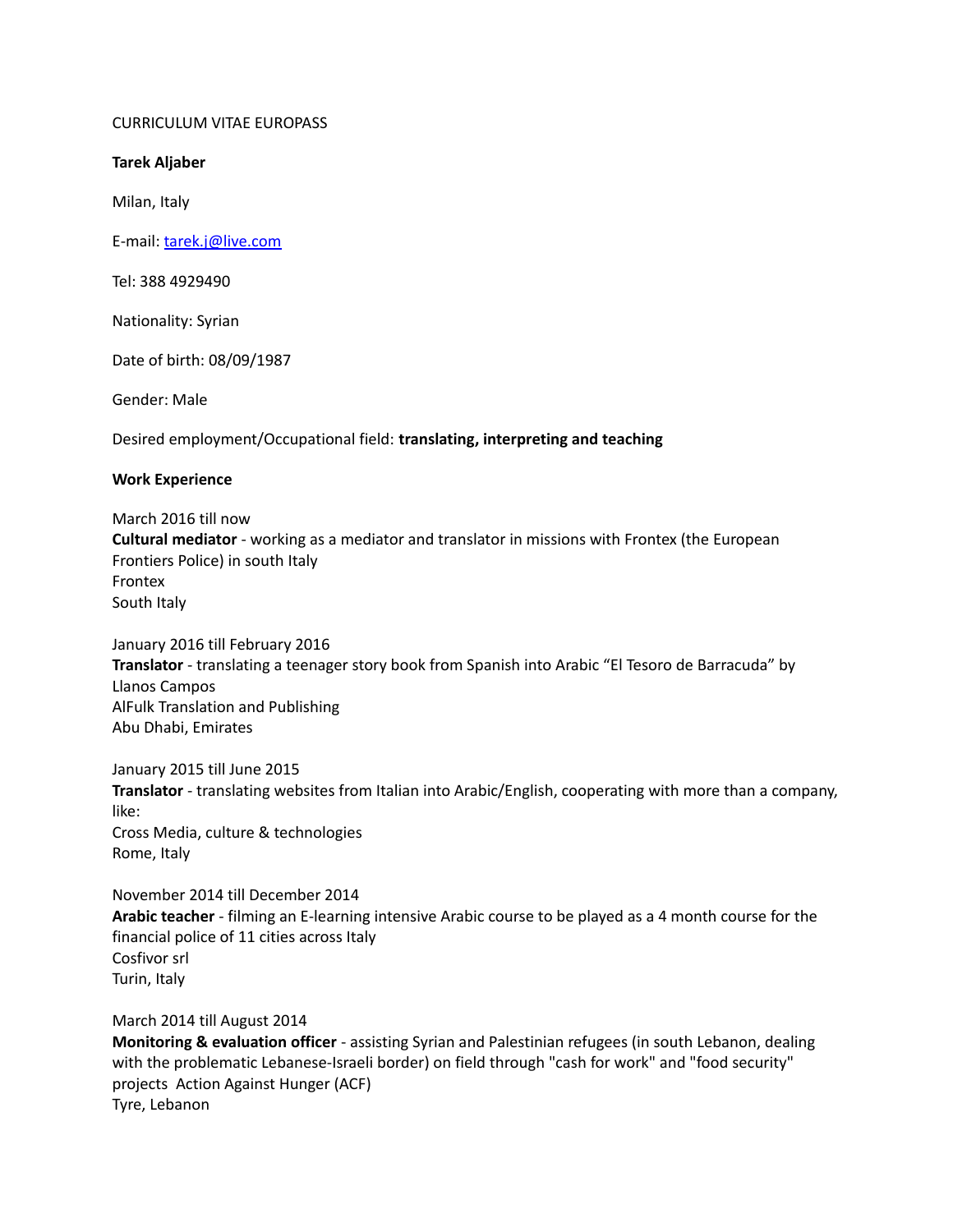November 2013 till December 2013

**Participant in a documentary** - working with friends on a documentary movie, helping Palestinian-Syrian migrants to get north to Sweden from Milan, filming the whole trip, and finishing with the movie: **Io Sto Con La Sposa**  Milan, Italy

November /7-8-9/ 2013 **Interpreter** - interpreting from and into Arabic-English languages The GCC Days In Sweden Stockholm, Sweden

August 2013 till February 2014 **Volunteer with Municipality of Milan** - helping Syrian and Palestinian refugees who arrived to central station of Milan to get to the provided dorms. Municipality of Milan Milan, Italy

December 2011 till July 2013

**Translator** – translating books from English into Arabic Two books "The Arab Spring, the end of postcolonialism" by Hamid Dabashi and "anthropology - a graphic guide" by Merryl Wyn Davies & Piero Almutawassit- Non-Profit Organization, Cultural exchange and reading development Milan, Italy

November 2012 till may 2013 **Arabic teacher** - teaching Arabic to beginners Eclectika, Cultural association c/o Eclectika Più in Via Rezia, 1 Milano, Italy

January 2013 till July 2013 **English and Arabic teacher** - giving private English and Arabic lessons for university students Milan, Italy

June 2010 till may 2011 **Arabic teacher** - private teacher for foreign students Teaching foreign students at Damascus University Damascus, Syria

December 2009 till January 2010 **Trainer** - in an aviation services company Sky aviation services Damascus, Syria

### **Education**

**Graduated from College of Arts and Humanities, Department of Translation (4 years) 'English-Arabic/Arabic-English' At: Damascus University, College of Arts and Humanities**